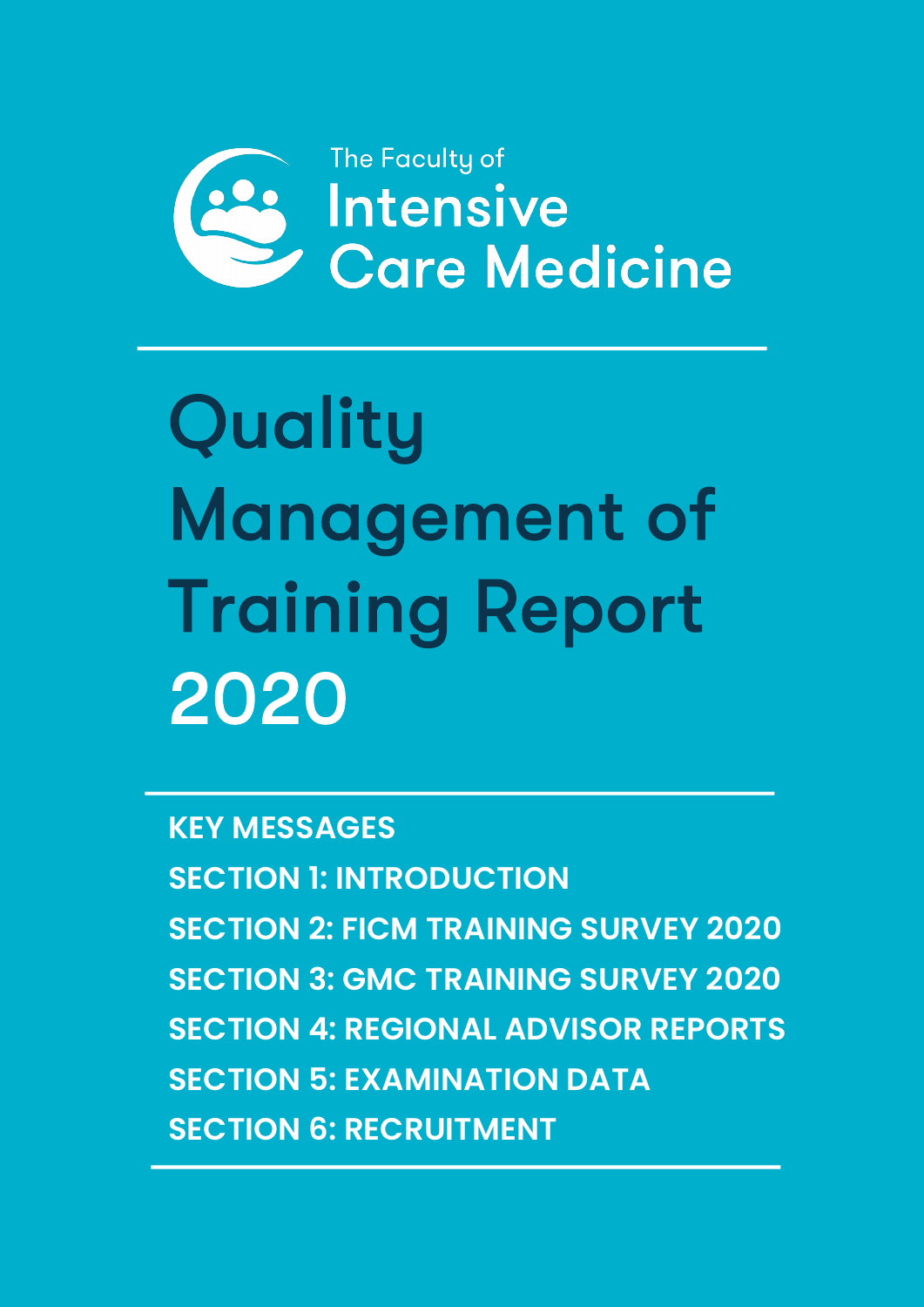# **KEY MESSAGES**

- 1 Training was heavily disrupted during the pandemic.
- 2 New ARCP Outcomes were introduced to address the change in training.
- 3 The vast majority of trainees were able to progress to their next stage of training and the use of outcome 10.2, where extra time is needed, was fortunately limited.
- 4 The FFICM Exam was a particular problem, and was successfully moved online to allow appropriate progression. The exam remains an issue however, as preparation is more difficult for trainees because of clinical intensity and workload.
- 5 ICM National Recruitment was also conducted online, and this affected the usual QA of the process. There was an increase in the number of posts available.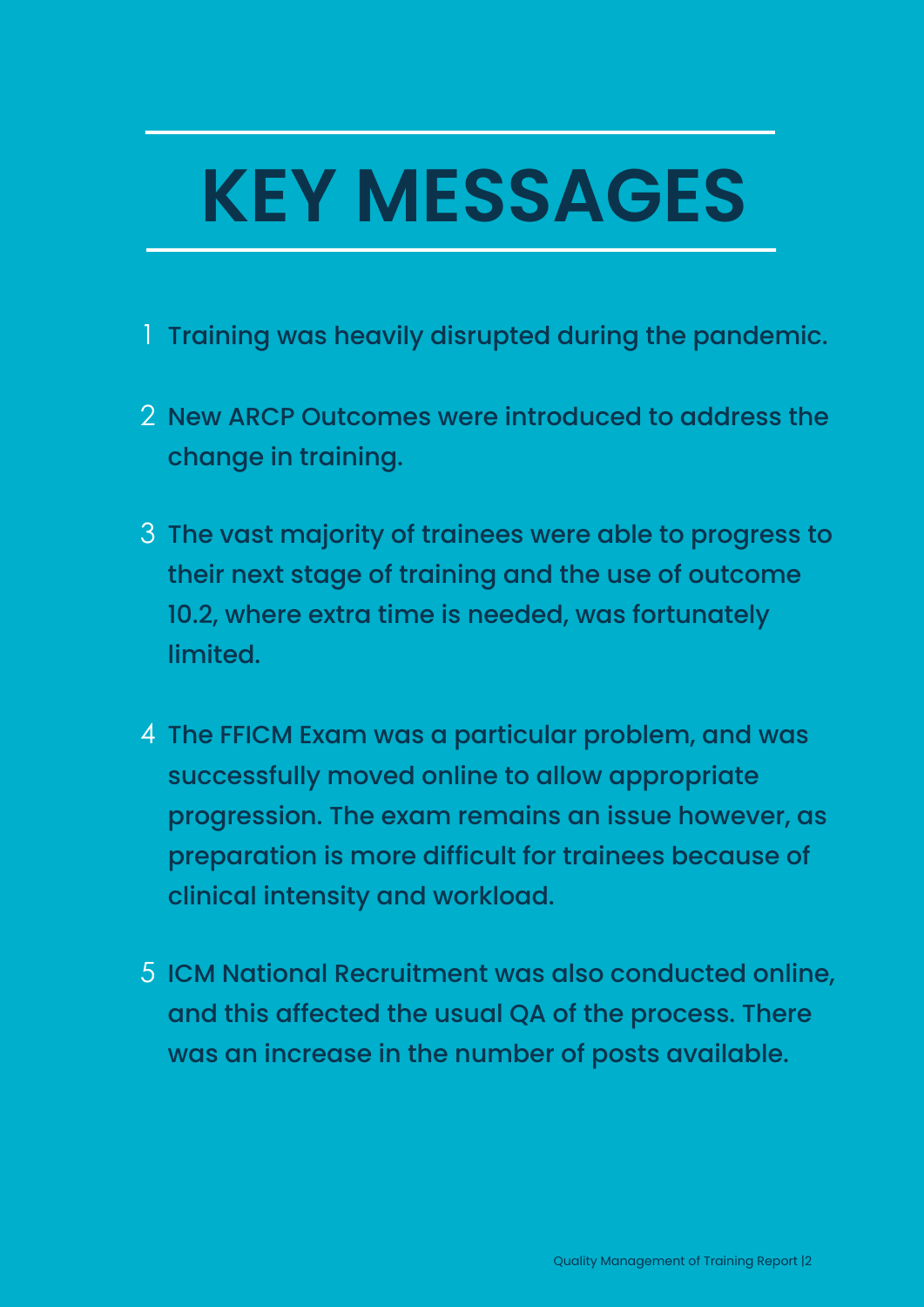## **SECTION 1: INTRODUCTION Chris Thorpe, Quality Lead**

This year has been disrupted by the COVID-19 pandemic. We did not run the annual FICM Training Survey, and the General Medical Council's (GMC) National Training Survey (NTS) was truncated. Many of the usual measures of training quality were affected – doctors had to work in unscheduled placements, with altered supervision and responsibilities. Our ICM Specialty Registrars have been fantastic, and have saved many lives. The report this year is published in part to document the huge change in the training environment, and to outline the measures taking place to mitigate this disruption. Undoubtedly, the learning opportunities were substantial, but there were also problems. The GMC accredit training programmes through their approved curricula (and the associated assessments), and we had to enter into detailed discussions with them to alter these fixed points.



Thank you to all our ICM trainees and trainers who in addition to working under incredibly intense and prolonged conditions managed somehow to keep engaged with training.

#### **SECTION 2: FICM TRAINING 2020 Chris Thorpe, Quality Lead**

#### 2.1 TRAINING IN A PANDEMIC

With the usual tightly controlled training programmes thrown up in the air, trainee progression was threatened. Usual progression milestones were under threat, and the Faculty worked alongside the Royal Medical Colleges to try to mitigate this with the GMC. The main pinch point was at the ARCP, and to help with this two new COVID-related outcomes were developed: 10.1 and 10.2. Overall, the efforts were successful: the new COVID-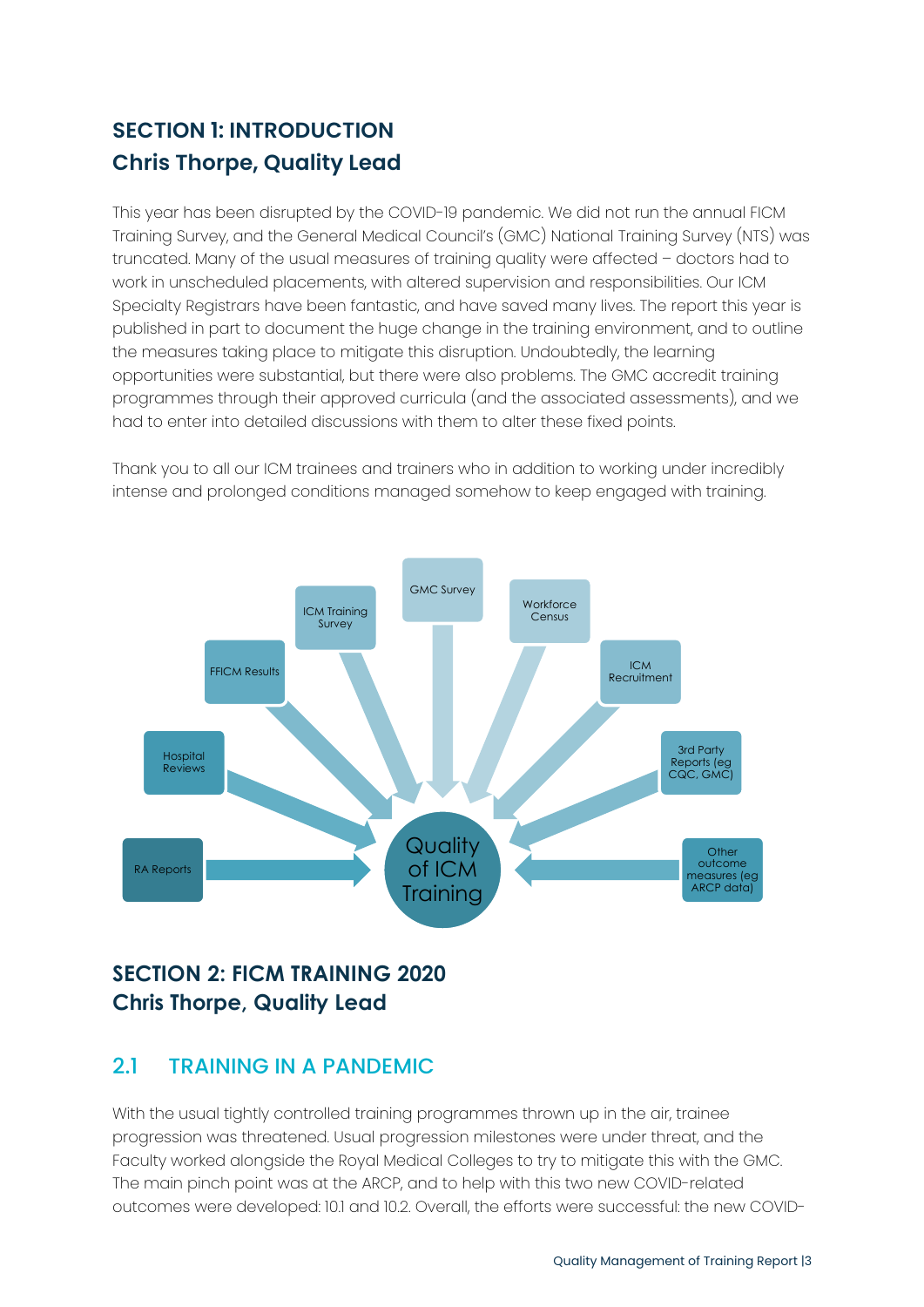19 Outcomes of 10.1 and 10.2 allowed doctors to progress in training despite not having all the requirements laid out in the curriculum. Most doctors that did not fulfill the usual ARCP outcomes were caught by the 10.1 outcome, in which training continues as planned but with some adjustment going forward to compensate for what has not been achieved – for example, the exam.

Fortunately, there were only a few 10.2 Outcomes in which doctors needed extra time before progressing. Thank you to all the trainers and consultants who coped superbly with the ARCP season while still being stretched clinically and of course to all the doctors in training who had to continue completing their ePortfolios while dealing with the biggest crisis to affect our specialty in living memory.

#### 2.2 TRAINING SURVEY 2020

The FICM Training and Assessment Committee took the decision in April 2020 not to undertake the annual FICM Training Survey in 2020. The pressures on the ICM workforce have been considerable throughout the pandemic and adding the survey onto existing pressures and requirements on ICM doctors in training did not feel like the correct course of action.

The results from these annual surveys provide interesting information for the year in question, but also contribute to longitudinal data that enables FICMTAQ to compare findings across multiple years. Deciding not to proceed with a survey in 2020 presents FICM with a data gap in their consecutive findings. FICMTAQ have assembled a small project team who began work early in 2021 reviewing the standard annual question set, whilst also considering how best to capture appropriate data from this missing year for the survey.

## **SECTION 3: GMC NATIONAL TRAINING SURVEY 2020 Chris Thorpe, Quality Lead**

#### 3.1 THE ROLE OF THE GMC

The GMC is responsible for ensuring both undergraduate and postgraduate training standards are upheld and does this though the Quality Assurance (QA) Framework. Part of this QA Framework is the National Training Survey (NTS). This survey is conducted at a single snapshot in time, and reflects the post the doctor in training is in at that point. The results can be divided into two cohorts. One cohort is the doctors in our training programme: the results from this group are therefore representative of a wide variety of attachments - our doctors in training may be in ICM, but equally they could be in an Anaesthetics, Medicine or other block. It is therefore difficult to interpret the results apart from a general view on how the national ICM programme is functioning. The second cohort is the doctors that are in an ICM post at the time: these doctors may be from any specialty and at any grade. The GMC survey was limited this year because of the pandemic, but the results show that overall training held up for our ICM specialty registrars and we were positive outliers compared with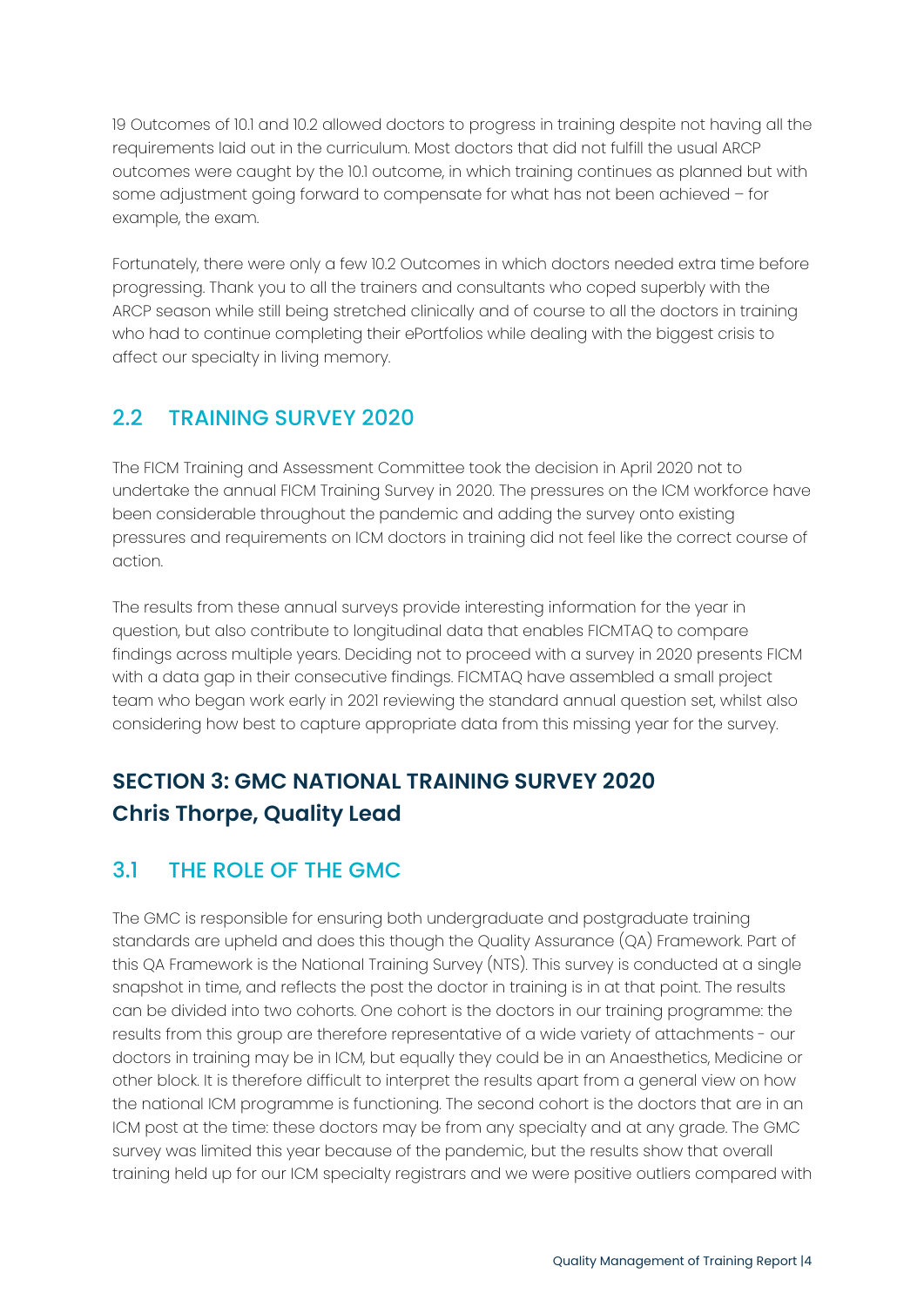other specialty training schemes in many categories. The table for our ICM Specialty Registrars (those on our ICM programme) is shown below.

| Theme                                                    | <b>Question Text</b>                                                                                                                                                | Outlier | Question<br>Score<br>Mean | Response<br>Rate |
|----------------------------------------------------------|---------------------------------------------------------------------------------------------------------------------------------------------------------------------|---------|---------------------------|------------------|
| Bullying and                                             | Concerns relating to patient                                                                                                                                        |         |                           |                  |
| undermining and                                          | safety were taken seriously by                                                                                                                                      | Above   | 79.6                      | 66.90%           |
| Patient safety                                           | my organisation.                                                                                                                                                    |         |                           |                  |
| <b>Bullying and</b>                                      | I was made aware of how to                                                                                                                                          |         |                           |                  |
| undermining and                                          | report patient safety incidents                                                                                                                                     | Above   | 81                        | 66.90%           |
| Patient safety                                           | and near misses.                                                                                                                                                    |         |                           |                  |
| <b>Bullying and</b><br>undermining and<br>Patient safety | There were enough staff to<br>ensure that patients were<br>always treated by someone<br>with an appropriate level of<br>clinical experience.                        | None    | 73.2                      | 66.90%           |
| Clinical supervision                                     | Did you always know who was<br>providing your clinical<br>supervision when you were<br>working?                                                                     | Above   | 98.8                      | 66.90%           |
| Clinical supervision                                     | How often (if ever) did you feel<br>forced to cope with clinical<br>problems beyond your<br>competence or experience?                                               | Above   | 88                        | 66.90%           |
| Clinical supervision                                     | How often (if ever) were you<br>supervised by someone who<br>you felt wasn't competent to<br>do so?                                                                 | None    | 93.2                      | 66.90%           |
| Clinical supervision                                     | Please rate the quality of<br>clinical supervision you<br>received overall.                                                                                         | Above   | 88.9                      | 66.90%           |
| Clinical supervision<br>- Out of Hours                   | How often (if ever) did you feel<br>forced to cope with clinical<br>problems beyond your<br>competence or experience OUT<br>OF HOURS?                               | Above   | 91                        | 66.90%           |
| Clinical supervision<br>- Out of Hours                   | Please rate the quality of<br>clinical supervision, OUT OF<br>HOURS.                                                                                                | Above   | 87.7                      | 66.90%           |
| Communication<br>and teamwork                            | Did someone explain your role<br>and responsibilities in the unit $/$<br>department / practice when<br>you started the role you were<br>working in for this period? | Above   | 90.1                      | 66.90%           |
| Communication<br>and teamwork                            | I felt I was a valued member of<br>the team I worked in.                                                                                                            | Above   | 83                        | 66.90%           |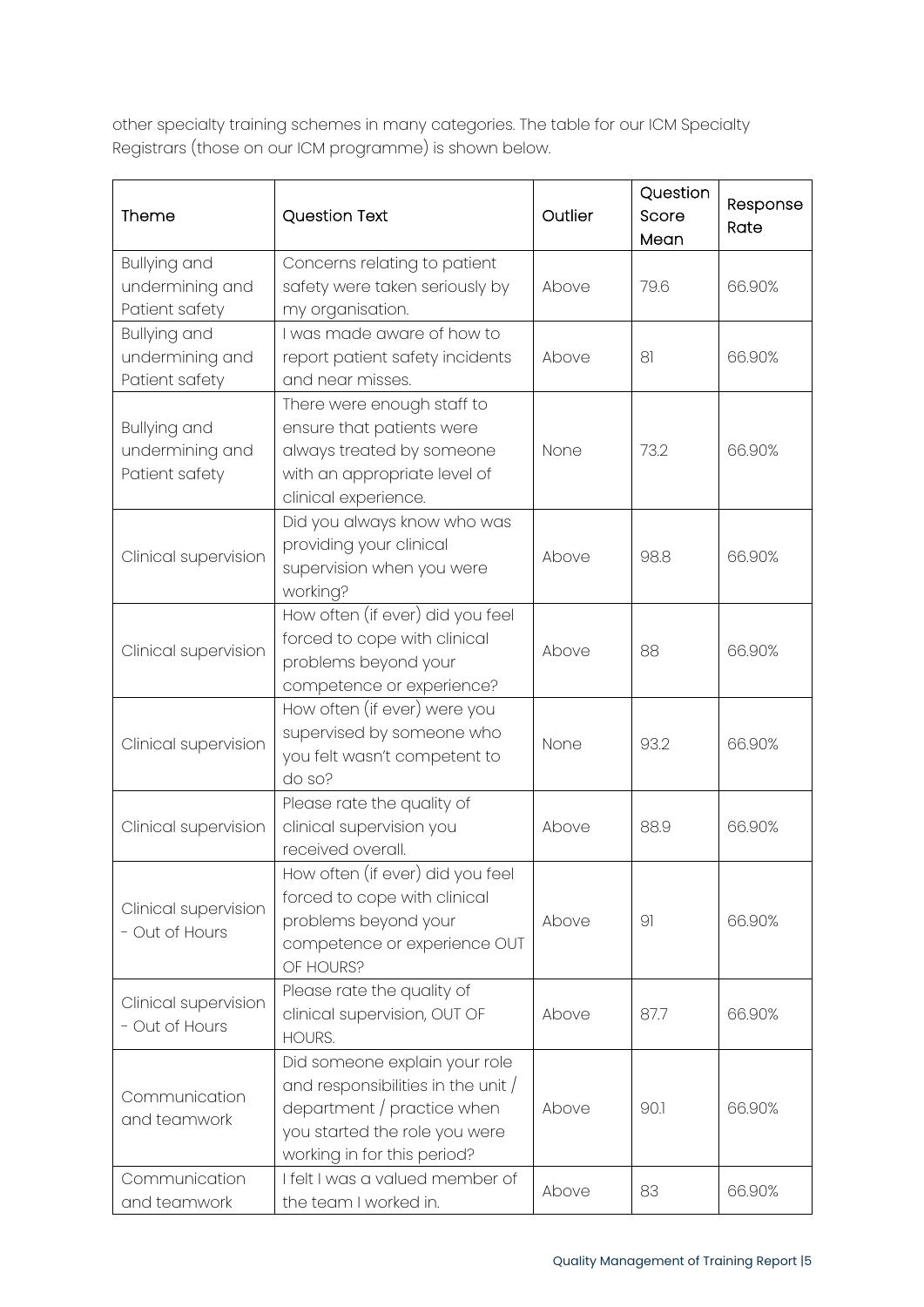| Communication<br>and teamwork           | Information relating to the<br>pandemic (written and/or<br>verbal) was communicated<br>effectively to me by senior<br>colleagues.              | Above        | 73.2 | 66.90% |
|-----------------------------------------|------------------------------------------------------------------------------------------------------------------------------------------------|--------------|------|--------|
| Communication<br>and teamwork           | Please rate the quality of the<br>induction you received at the<br>start of the role you were<br>working in?                                   | Above        | 81.9 | 66.90% |
| Communication<br>and teamwork           | The department / unit /<br>practice I worked in<br>encouraged a culture of<br>teamwork between all<br>healthcare professionals.                | Above        | 85.2 | 66.90% |
| Curriculum<br>delivery and<br>education | I received clear guidance from<br>my deanery/HEE local office on<br>the support available if the<br>Covid-19 pandemic affected<br>my training. | None         | 59.9 | 66.90% |
| Curriculum<br>delivery and<br>education | I've been able to complete my<br>planned rotations for this<br>training year (2019-2020).                                                      | Above        | 75.9 | 66.90% |
| Curriculum<br>delivery and<br>education | My department / unit / practice<br>provided a supportive<br>environment for everyone<br>regardless of background,<br>beliefs or identity.      | Above        | 84.3 | 66.90% |
| Curriculum<br>delivery and<br>education | My training has been disrupted<br>by the Covid-19 pandemic.                                                                                    | Above        | 41.2 | 66.90% |
| Curriculum<br>delivery and<br>education | Staff, including doctors in<br>training, were always treated<br>fairly.                                                                        | Above        | 77.2 | 66.90% |
| Curriculum<br>delivery and<br>education | Were you able to access local<br>teaching opportunities during<br>the stated time period?<br>(beginning of March - end of<br>May)              | <b>Below</b> | 36.4 | 66.90% |
| Health and<br>Wellbeing                 | Are you exhausted in the<br>morning at the thought of<br>another day at work?                                                                  | Above        | 62   | 66.90% |
| Health and<br>Wellbeing                 | Do you feel burnt out because<br>of your work?                                                                                                 | None         | 59.2 | 66.90% |
| Health and<br>Wellbeing                 | Do you feel that every working<br>hour is tiring for you?                                                                                      | Above        | 75   | 66.90% |
| Health and<br>Wellbeing                 | Do you feel worn out at the end<br>of the working day?                                                                                         | None         | 38.6 | 66.90% |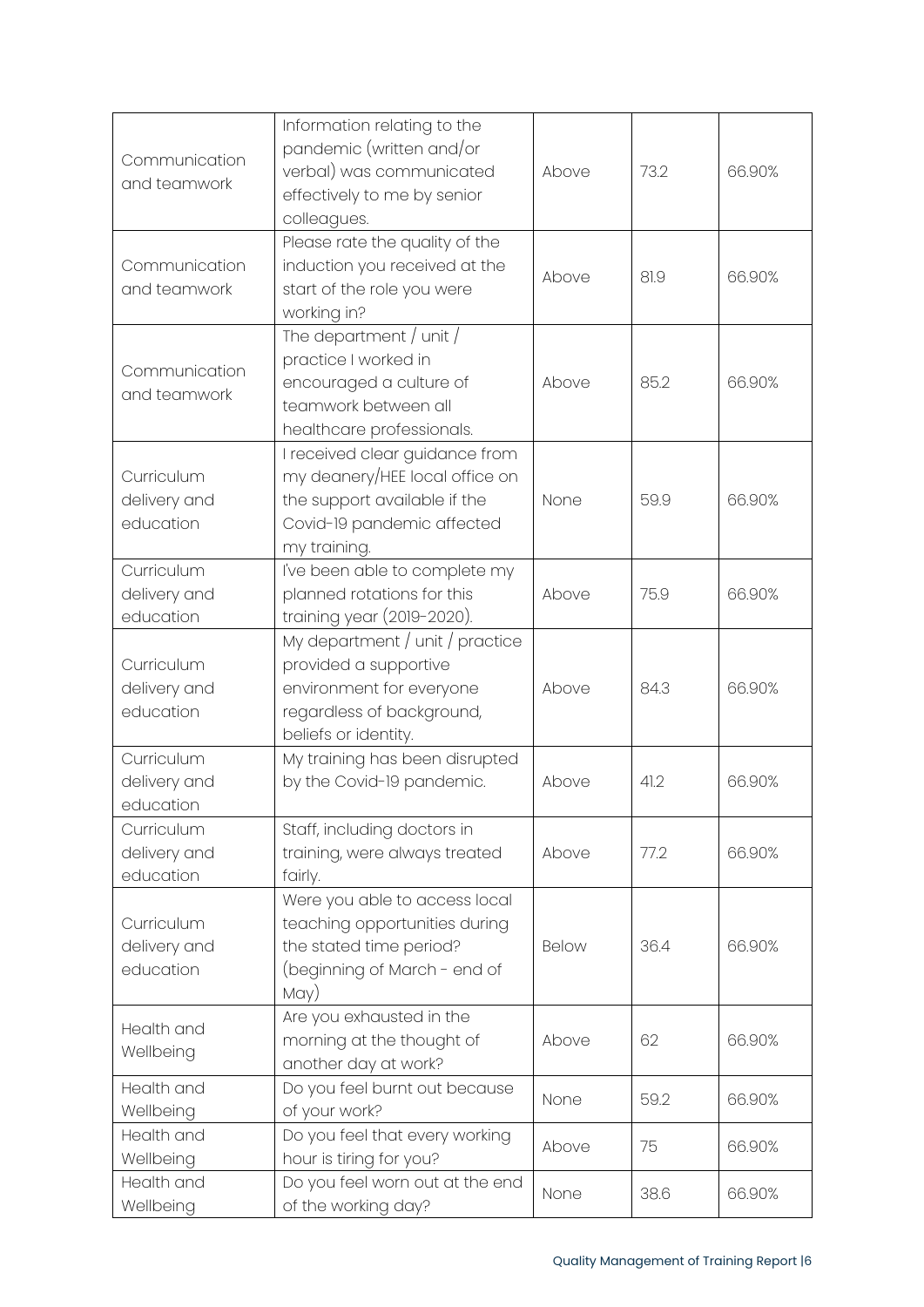| Health and<br>Wellbeing  | Do you have enough energy for<br>family and friends during leisure<br>time?                                                                                    | Above        | 64.2 | 66.90% |
|--------------------------|----------------------------------------------------------------------------------------------------------------------------------------------------------------|--------------|------|--------|
| Health and<br>Wellbeing  | Does your work frustrate you?                                                                                                                                  | Above        | 67.6 | 66.90% |
| Health and<br>Wellbeing  | I had easy access to a catering<br>facility providing suitable food.                                                                                           | None         | 67.4 | 66.90% |
| Health and<br>Wellbeing  | If I had any concerns about<br>occupational health and<br>wellbeing there was somebody<br>available for me to talk to in<br>confidence.                        | Above        | 76.5 | 66.90% |
| Health and<br>Wellbeing  | Is your work emotionally<br>exhausting?                                                                                                                        | <b>Below</b> | 35   | 66.90% |
| Health and<br>Wellbeing  | Please rate the support for your<br>personal safety you received<br>from your organisation.                                                                    | Above        | 74.8 | 66.90% |
| Health and<br>Wellbeing  | Please rate the support for your<br>wellbeing you received from<br>your organisation.                                                                          | Above        | 75   | 66.90% |
| Health and<br>Wellbeing  | Rest facilities were available to<br>me free of charge when I<br>needed them.                                                                                  | Above        | 77.5 | 66.90% |
| Speaking up and<br>voice | Concerns relating to my<br>personal safety, or that of<br>colleagues, were taken<br>seriously by my employer.                                                  | Above        | 76.6 | 66.90% |
| Speaking up and<br>voice | Did you have any concerns<br>about your personal safety, or<br>that of your colleagues, during<br>the Covid-19 pandemic?                                       | Above        | 80.4 | 66.90% |
| Speaking up and<br>voice | There was a culture of learning<br>lessons from concerns raised.                                                                                               | Above        | 77.2 | 66.90% |
| Speaking up and<br>voice | There was a culture of listening<br>to doctors in training with<br>regard to working practices<br>(including discussions related<br>to the Covid-19 pandemic). | Above        | 72.6 | 66.90% |
| Speaking up and<br>voice | There was a culture of<br>proactively reporting concerns.                                                                                                      | Above        | 77.8 | 66.90% |
| Workload                 | Overall, how would you rate the<br>intensity of your work?                                                                                                     | <b>Below</b> | 35.5 | 66.90% |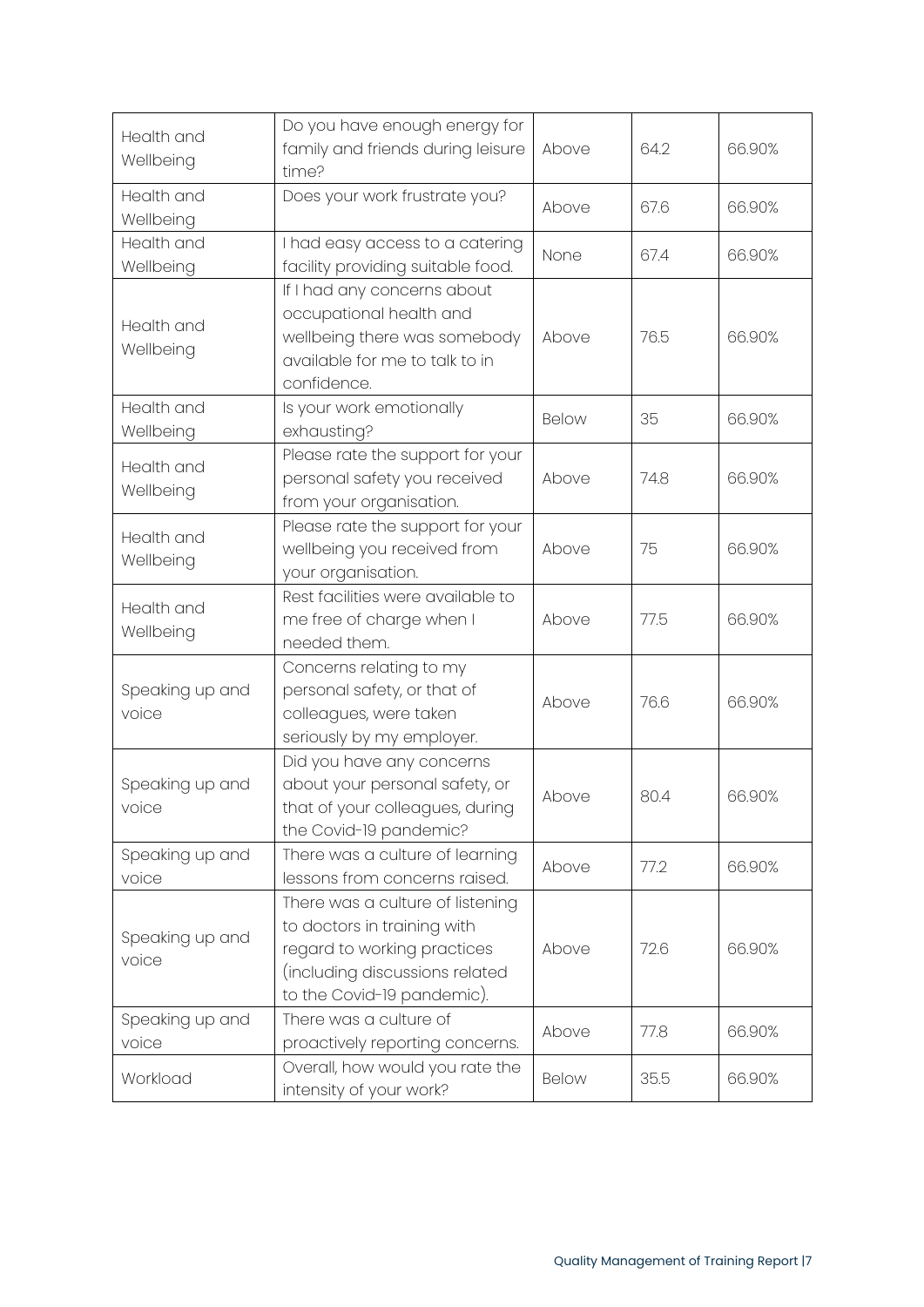### **SECTION 4: REGIONAL ADVISOR REPORTS Sarah Clarke, Lead RA**

This year the 2020 Annual RA Survey was conducted over the summer months following the first wave of the COVID-19 pandemic. All 26 RAs submitted reports via the online Survey Monkey platform, with a curtailed questionnaire to normal, to reflect the circumstances and fatigue of trainers. The results were discussed at the Annual Regional Advisors' Meeting, held in September and 100% attendance was noted on the now very familiar Microsoft Teams platform.

The following key themes were highlighted:

- The ICM programme now has over 900 registered doctors in training. It continues to thrive and expand, with all regions reporting successful completions of training, increasing numbers of doctors undertaking the Single ICM CCT programme, and increasing proportions of Dual CCTs with Acute Internal, Respiratory & Emergency Medicine.
- In addition to the cancellation of recruitment by interview for 2020, and the use of the self-scoring matrix, the RAs welcomed the boost of an additional 114 posts at short notice by the Department of Health (DoH) and the four Statutory Education Bodies (SEBs). Unanimously, the RAs reported they would support further expansion of ICM numbers for the 2021 recruitment, which will involve an abridged online interview format.
- The use of online platforms for communications, teaching and information dissemination has been a strong positive during the last year, at all levels from Faculty to RAs, and RAs to trainers and doctors in training, including those who were shielding.
- Following the cancellation of the FFICM OSCE/SOE in April, the RAs welcomed the move to an online platform exam. Subsequently, the October round successfully saw over 180 candidates examined. Similar plans are in place for March 2021.
- Striking the balance between service demand and training & education has been highlighted by the RAs as a priority as further surges impact.
- Morale and resilience are being tested throughout the workforce.
- Attrition rates continue to monitored, and this year reported as ~2% with RAs conducting 'exit interviews', though causality is multi-factorial and no single reason predominates. Of note, data-capturing attrition from dual specialty into single ICM is also being collected.
- Regional Advisers supported the ARCP derogations that enabled doctors to progress, in the training programme with accommodations and stipulations in place. Ongoing analysis and audit of ARCP outcomes continues to ensure fairness and transparency across the regions. They welcome the extension of such, as further surges impact doctors in training and trainers.
- The approval in November and launch of the new curriculum in August 2021 is welcomed, and RAs acknowledge their role in transition and implementation.

The Regional Advisors are to be commended for their dedication to their doctors in training and trainers over this exceedingly difficult period. Their consistency, approach and unity has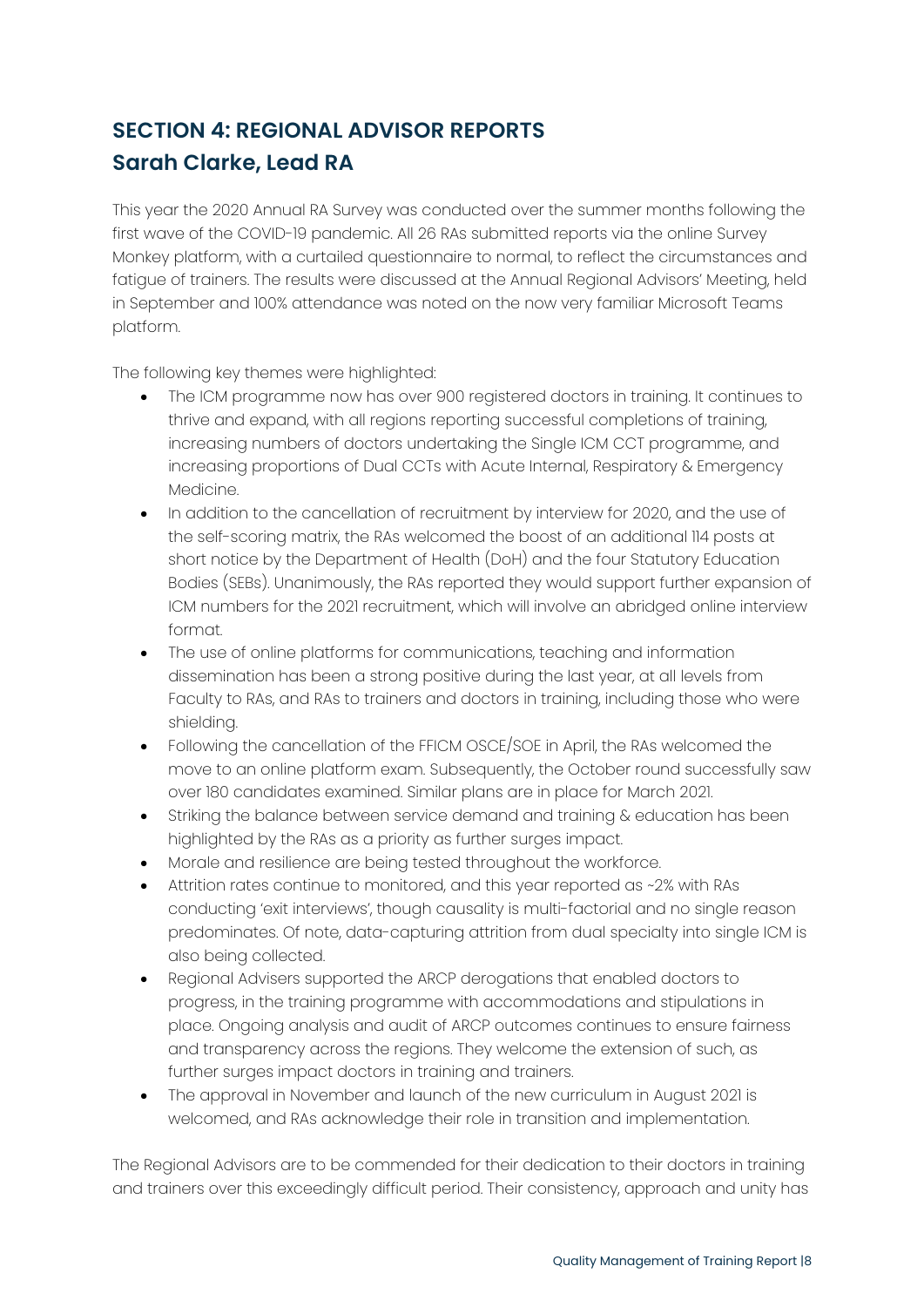strengthened their role in the Faculty, ensuring quality training and a robust, ever-expanding CCT programme.

## **SECTION 5: EXAMINATION DATA Vicky Robson, Chair FICM Examiners**

The FFICM examination is part of the assessment system for UK Intensive Care Medicine CCT programme, and doctors are required to pass this before entering stage 3 training. The emerging Covid-19 pandemic led to the cancellation of the April 2020 oral exams and July 2020 MCQ, at short notice.

In order to allow the October oral exams to take place, whatever travel restrictions were to be in place at the time, the exams department and lead examiners then redesigned the delivery format utilising the 'Zoom' internet platform, so that this sitting took place with examiners and candidates in their own homes (or other local venue). This involved many trials, some question modification, new regulations and guidance documents, lots of examiner training as well as publicity about the new format, including a webinar in August 2020.

Questions for each paper were selected from the relevant question banks, each of which contain a large number of items, covering a wide range of the FICM training curriculum, including all domains up to the end of stage 2 training. Question selection is reviewed to ensure minimal overlap in curriculum areas for those candidates sitting both OSCE and SOE in the same day.

The question selection and standard-setting for this remote exam were done in the same way as for the face-to face examination, and candidates were examined on the same number of questions. However the remote format required extra time for moving candidates between 'stations' as well as to compensate for brief losses of internet connection, so each oral exam took longer. There was also a considerable amount of extra work for examiners once each oral exam had finished, in scanning and uploading documents so that results could be calculated. Despite a number of candidate internet problems, all candidates did complete their exam. In the opinion of the examiners and exam staff, the remote exam was as fair as the face-to-face exam.

The fifteenth oral exam in October 2020 had 118 candidates; 84 sat both parts of the oral exam and 34 had prior pass in one part. The results were as follows:

- In the SOE, 69 candidates of 93 (74%) passed. For those 9 who had previously passed the OSCE, the pass rate was 78%.
- In the OSCE, 70 candidates of 109 (64%) passed. For those 25 who had previously passed the SOE, the pass rate was 48%
- Overall, 71 candidates of 118 passed (60%) and are to be congratulated on achieving Fellowship of the Faculty of Intensive Care Medicine. These rates are within the range of pass rates for recent FFICM exams.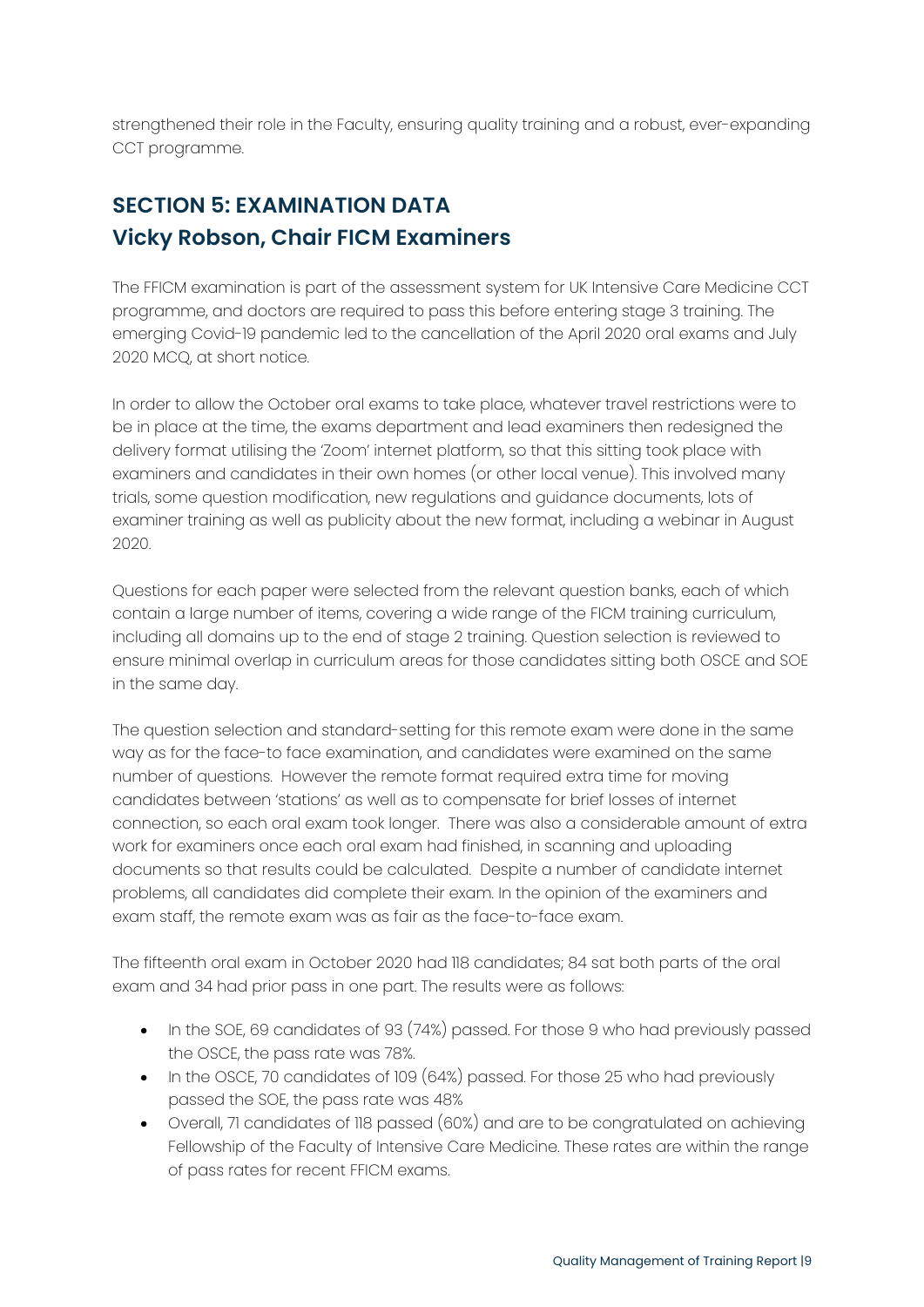The complexity of moving candidates between 'stations' in the remote exam meant that no visitors were present and no examiner appraisals were undertaken in 2020, however audits continued, which will inform future examiner appraisals. The ability to record the remote exams allowed a review of the very small number of stations where a problem had occurred, so that candidates could be compensated appropriately.

The January 2021 MCQ exam are also planned to take place remotely, using the TestReach commercial platform. This platform has been in use for a number of years for undergraduate and postgraduate MCQ exams.

The whole examination process relies upon support from the Faculty Examinations Department and the hard work of the board of examiners who have many responsibilities relating to the exam such as question writing, revising and standard setting, as well as examining the oral section. This year a huge amount of extra work was completed by the exams department staff, which made it possible to hold the remote oral exam.

## **SECTION 6: RECRUITMENT Jonathan Goodall, FICMCRW Careers Lead**

In April 2020, the in-person ICM National Recruitment interviews were abandoned at very short notice as the United Kingdom began a national lockdown in response to the COVID-19 Pandemic. In order to proceed with ICM recruitment it was agreed that appointments would be based on the applicants' Self-Assessment scores. Whilst 2020 was undoubtedly an unusual year, there was also some good news in the form of a large increase in ICM post numbers, with 289 available posts across the UK.

Without the physical interview process taking place there was no requirement or ability to carry out our usual Quality Assurance exercise. The recommendations made after 2019's ICM recruitment will be carried over to the next year in which face to face interviews can resume.

When the Faculty know what shape 2021 recruitment will take consideration will be given to any additions, we can make to quality assure the process.